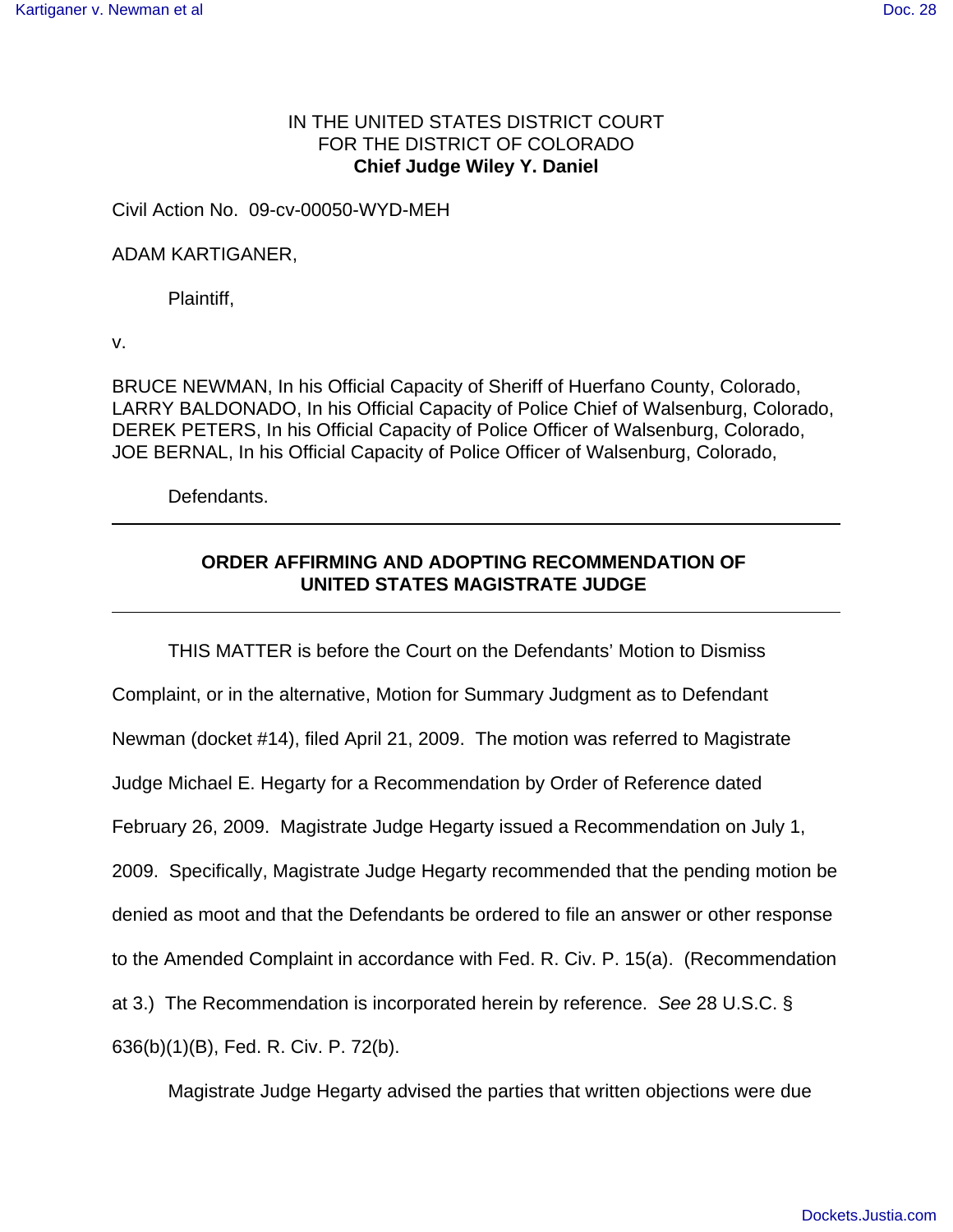within ten (10) days after service of a copy of the Recommendation. (Recommendation at 1-2.) Despite this advisement, no objections were filed to the Recommendation. No objections having been filed, I am vested with discretion to review the Recommendation "under any standard [I] deem[] appropriate." *Summers v. Utah*, 927 F.2d 1165, 1167 (10th Cir. 1991); *see also Thomas v. Arn*, 474 U.S. 140, 150 (1985) (stating that "[i]t does not appear that Congress intended to require district court review of a magistrate's factual or legal conclusions, under a de novo or any other standard, when neither party objects to those findings"). Nonetheless, though not required to do so, I review the Recommendation to "satisfy [my]self that there is no clear error on the face of the record."1 *See* FED. R. CIV. P. 72(b) Advisory Committee Notes.

Having reviewed the Recommendation, I am satisfied that there is no clear error on the face of the record. I find that Magistrate Judge Hegarty's Recommendation is thorough, well reasoned and sound. I agree with Magistrate Judge Hegarty that the pending motion should be denied as moot and that the Defendants should be ordered to file an answer or other response to the Amended Complaint in accordance with Fed. R. Civ. P. 15(a) for the reasons stated in both the Recommendation and this Order.

Based on the foregoing, it is

ORDERED that the Recommendation of United States Magistrate Judge Hegarty (docket #25), filed July 1, 2009, is **AFFIRMED** and **ADOPTED**.

In accordance therewith, it is

 $1$  Note, this standard of review is something less than a "clearly erroneous or contrary to law" standard of review, FED. R. CIV. P. 72(a), which in turn is less than a de novo review, FED. R. CIV. P. 72(b).